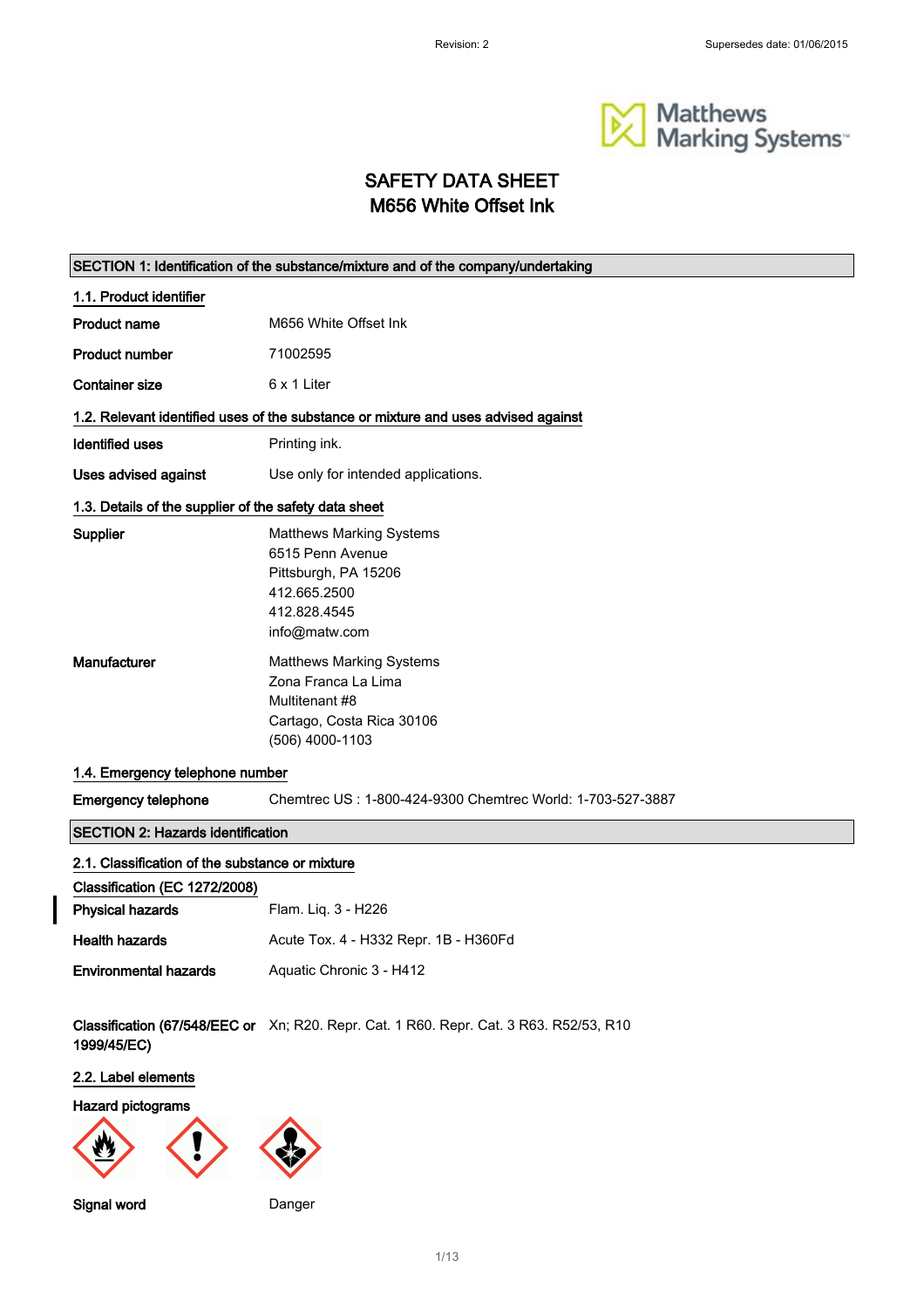| <b>Hazard statements</b>                  | H226 Flammable liquid and vapour.<br>H332 Harmful if inhaled.<br>H360Fd May damage fertility. Suspected of damaging the unborn child.<br>H412 Harmful to aquatic life with long lasting effects.<br>EUH208 Contains Hydroxyphenyl Light Stabilizer, Organotin Heat Stabilizer. May produce an<br>allergic reaction.                                                                                                                                                                                                                                                                                                                                                                                                                                                                   |
|-------------------------------------------|---------------------------------------------------------------------------------------------------------------------------------------------------------------------------------------------------------------------------------------------------------------------------------------------------------------------------------------------------------------------------------------------------------------------------------------------------------------------------------------------------------------------------------------------------------------------------------------------------------------------------------------------------------------------------------------------------------------------------------------------------------------------------------------|
| <b>Precautionary statements</b>           | P210 Keep away from heat, hot surfaces, sparks, open flames and other ignition sources. No<br>smoking.<br>P280 Wear protective gloves/ protective clothing/ eye protection/ face protection.<br>P303+P361+P353 IF ON SKIN (or hair): Take off immediately all contaminated clothing.<br>Rinse skin with water or shower.<br>P308+P313 IF exposed or concerned: Get medical advice/ attention.<br>P403+P235 Store in a well-ventilated place. Keep cool.<br>P501 Dispose of contents/ container in accordance with national regulations.                                                                                                                                                                                                                                               |
| Contains                                  | Cyclohexanone, Hydroxyphenyl Light Stabilizer, Organotin Heat Stabilizer                                                                                                                                                                                                                                                                                                                                                                                                                                                                                                                                                                                                                                                                                                              |
| Supplementary precautionary<br>statements | P201 Obtain special instructions before use.<br>P202 Do not handle until all safety precautions have been read and understood.<br>P233 Keep container tightly closed.<br>P240 Ground and bond container and receiving equipment.<br>P241 Use explosion-proof electrical equipment.<br>P242 Use non-sparking tools.<br>P243 Take action to prevent static discharges.<br>P261 Avoid breathing vapour/ spray.<br>P271 Use only outdoors or in a well-ventilated area.<br>P273 Avoid release to the environment.<br>P304+P340 IF INHALED: Remove person to fresh air and keep comfortable for breathing.<br>P312 Call a POISON CENTRE/doctor if you feel unwell.<br>P370+P378 In case of fire: Use foam, carbon dioxide, dry powder or water fog to extinguish.<br>P405 Store locked up. |

### 2.3. Other hazards

| <b>SECTION 3: Composition/information on ingredients</b>                   |                        |                                                      |
|----------------------------------------------------------------------------|------------------------|------------------------------------------------------|
| 3.2. Mixtures                                                              |                        |                                                      |
| Cyclohexanone                                                              |                        | 50-<80%                                              |
| CAS number: 108-94-1                                                       | EC number: 203-631-1   | REACH registration number: 05-<br>2118014431-60-0000 |
| <b>Classification</b><br>Flam. Liq. 3 - H226<br><b>Acute Tox. 4 - H332</b> | Xn; R20, R10           | Classification (67/548/EEC or 1999/45/EC)            |
| <b>Polyvinyl Resin</b>                                                     |                        | $5 - 10%$                                            |
| CAS number: Proprietary                                                    | EC number: Proprietary | <b>REACH registration number: Proprietary</b>        |
| Classification<br>STOT RE 2 - H373                                         |                        |                                                      |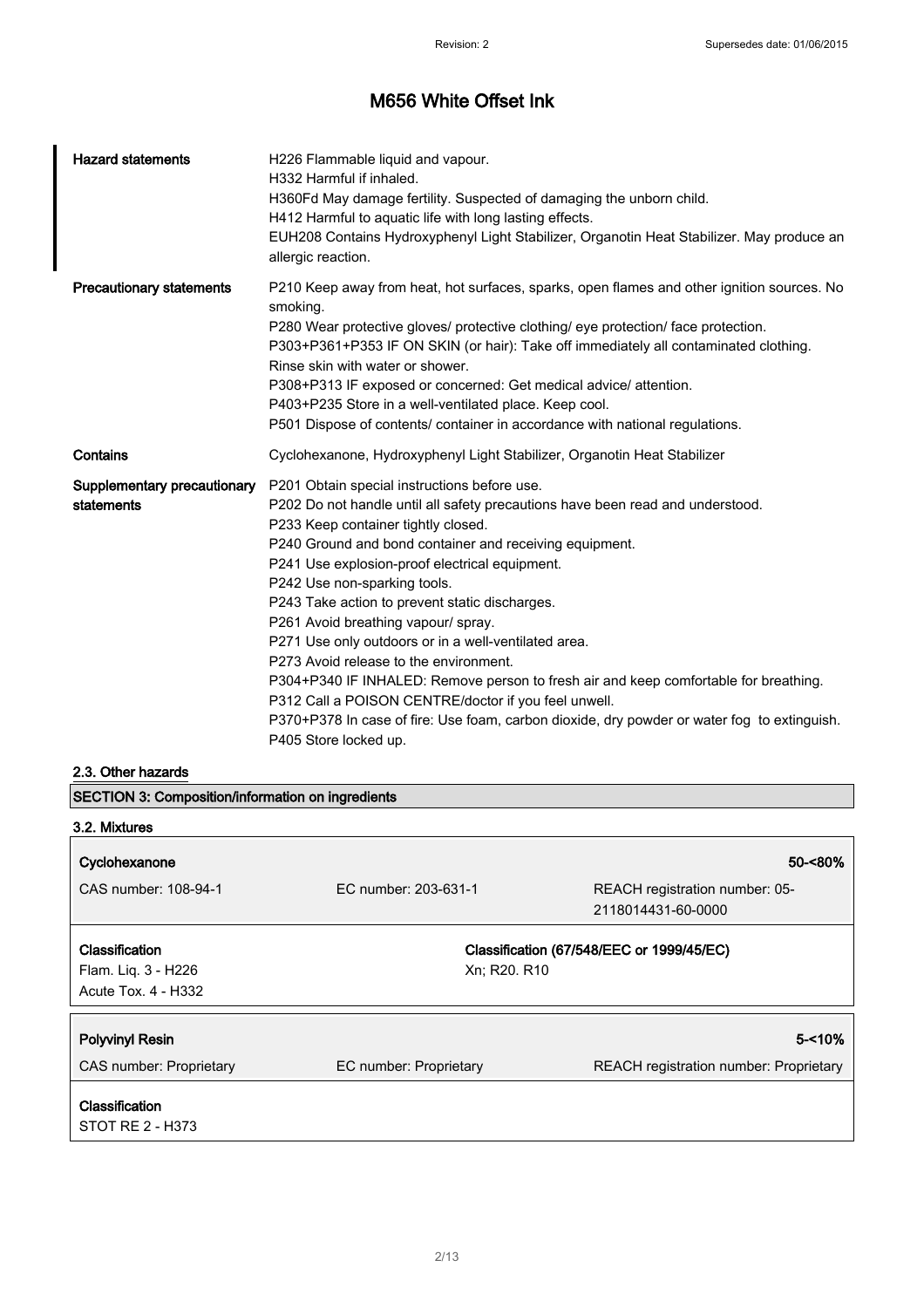| Hydroxyphenyl Light Stabilizer<br>CAS number: Proprietary<br>M factor (Chronic) = $1$                                                                                    | EC number: Proprietary | $1\%$<br><b>REACH</b> registration number: Proprietary                                                                                                               |
|--------------------------------------------------------------------------------------------------------------------------------------------------------------------------|------------------------|----------------------------------------------------------------------------------------------------------------------------------------------------------------------|
| Classification<br>Skin Sens. 1B - H317<br>Aquatic Chronic 1 - H410                                                                                                       | N; R50/53. R43         | Classification (67/548/EEC or 1999/45/EC)                                                                                                                            |
| <b>Organotin Heat Stabilizer</b><br>CAS number: Proprietary                                                                                                              | EC number: Proprietary | $1\%$<br><b>REACH</b> registration number: Proprietary                                                                                                               |
| Classification<br>Acute Tox. 4 - H302<br>Acute Tox. 4 - H312<br>Skin Irrit. 2 - H315<br>Eye Irrit. 2 - H319<br>Skin Sens. 1 - H317<br>Muta. 2 - H341<br>STOT SE 1 - H370 | R43                    | Classification (67/548/EEC or 1999/45/EC)<br>T; R48/23/24/25, R39/23/24/25. Xn; R22. Xi; R36/38. Muta.<br>Cat. 3 R68. Repr. Cat. 1 R60. Repr. Cat. 3 R63. N; R50/53. |

The Full Text for all R-Phrases and Hazard Statements are Displayed in Section 16.

Ingredient notes The exact percentage/concentration is withheld as a trade secret in accordance with 29 CFR 1910.1200.

| <b>SECTION 4: First aid measures</b>                             |                                                                                                                                                                                                                                                                                                                  |  |  |
|------------------------------------------------------------------|------------------------------------------------------------------------------------------------------------------------------------------------------------------------------------------------------------------------------------------------------------------------------------------------------------------|--|--|
|                                                                  | 4.1. Description of first aid measures                                                                                                                                                                                                                                                                           |  |  |
| <b>General information</b>                                       | Consult a physician for specific advice. If medical advice is needed, have product container or<br>label at hand. If in doubt, get medical attention promptly. Show this Safety Data Sheet to the<br>medical personnel.                                                                                          |  |  |
| Inhalation                                                       | Move affected person to fresh air and keep warm and at rest in a position comfortable for<br>breathing. If breathing stops, provide artificial respiration. When breathing is difficult, properly<br>trained personnel may assist affected person by administering oxygen. Get medical attention<br>immediately. |  |  |
| Ingestion                                                        | Do not induce vomiting. Never give anything by mouth to an unconscious person. Rinse<br>mouth thoroughly with water. Get medical attention immediately.                                                                                                                                                          |  |  |
| Skin contact                                                     | Rinse immediately contaminated clothing and skin with plenty of water before removing<br>clothes. Wash skin thoroughly with soap and water. Get medical attention if irritation persists<br>after washing. Wash clothing and clean shoes thoroughly before reuse.                                                |  |  |
| Eye contact                                                      | Rinse immediately with plenty of water. Continue to rinse for at least 15 minutes and get<br>medical attention.                                                                                                                                                                                                  |  |  |
| <b>Protection of first aiders</b>                                | First aid personnel should wear appropriate protective equipment during any rescue.                                                                                                                                                                                                                              |  |  |
| 4.2. Most important symptoms and effects, both acute and delayed |                                                                                                                                                                                                                                                                                                                  |  |  |
| General information                                              | The product is considered to be a low hazard under normal conditions of use. The severity of<br>the symptoms described will vary dependent on the concentration and the length of exposure.<br>See Section 11 for additional information on health hazards.                                                      |  |  |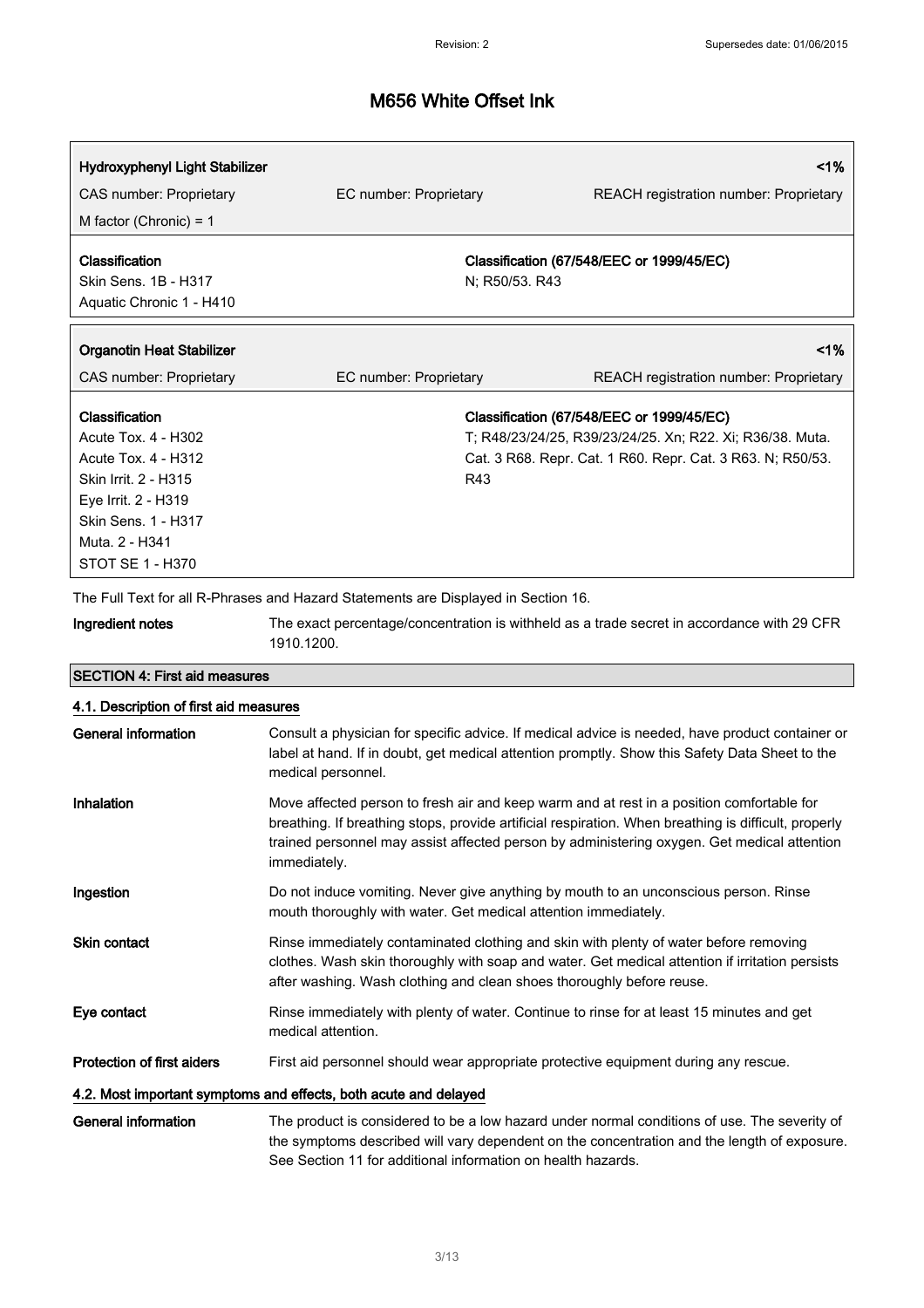| Inhalation                                                 | Vapours may irritate throat/respiratory system. May cause coughing and difficulties in<br>breathing. Overexposure to organic solvents may depress the central nervous system,<br>causing dizziness and intoxication and, at very high concentrations, unconsciousness and<br>death.                                                 |
|------------------------------------------------------------|-------------------------------------------------------------------------------------------------------------------------------------------------------------------------------------------------------------------------------------------------------------------------------------------------------------------------------------|
| Ingestion                                                  | Aspiration hazard if swallowed. Entry into the lungs following ingestion or vomiting may cause<br>chemical pneumonitis. May cause irritation. May cause liver and/or renal damage.                                                                                                                                                  |
| Skin contact                                               | May be absorbed through the skin. Prolonged or repeated contact with skin may cause<br>irritation, redness and dermatitis.                                                                                                                                                                                                          |
| Eye contact                                                | This product is strongly irritating. Prolonged contact causes serious eye and tissue damage.                                                                                                                                                                                                                                        |
|                                                            | 4.3. Indication of any immediate medical attention and special treatment needed                                                                                                                                                                                                                                                     |
| Notes for the doctor                                       | Treat symptomatically.                                                                                                                                                                                                                                                                                                              |
| <b>SECTION 5: Firefighting measures</b>                    |                                                                                                                                                                                                                                                                                                                                     |
| 5.1. Extinguishing media                                   |                                                                                                                                                                                                                                                                                                                                     |
| Suitable extinguishing media                               | Extinguish with alcohol-resistant foam, carbon dioxide, dry powder or water fog.                                                                                                                                                                                                                                                    |
| Unsuitable extinguishing<br>media                          | None known.                                                                                                                                                                                                                                                                                                                         |
| 5.2. Special hazards arising from the substance or mixture |                                                                                                                                                                                                                                                                                                                                     |
| Specific hazards                                           | Combustible liquid. Vapours are heavier than air and may spread near ground and travel a<br>considerable distance to a source of ignition and flash back.                                                                                                                                                                           |
| <b>Hazardous combustion</b><br>products                    | Thermal decomposition or combustion products may include the following substances:<br>Carbon dioxide (CO2). Carbon monoxide (CO).                                                                                                                                                                                                   |
| 5.3. Advice for firefighters                               |                                                                                                                                                                                                                                                                                                                                     |
| Protective actions during<br>firefighting                  | Evacuate area. Stop leak if safe to do so. Use water to keep fire exposed containers cool and<br>disperse vapours. Use water spray to reduce vapours.                                                                                                                                                                               |
| Special protective equipment<br>for firefighters           | Wear positive-pressure self-contained breathing apparatus (SCBA) and appropriate protective<br>clothing.                                                                                                                                                                                                                            |
| <b>SECTION 6: Accidental release measures</b>              |                                                                                                                                                                                                                                                                                                                                     |
|                                                            | 6.1. Personal precautions, protective equipment and emergency procedures                                                                                                                                                                                                                                                            |
| Personal precautions                                       | No smoking, sparks, flames or other sources of ignition near spillage. Avoid contact with skin,<br>eyes and clothing. Avoid inhalation of vapours. Wash thoroughly after dealing with a spillage.                                                                                                                                   |
| 6.2. Environmental precautions                             |                                                                                                                                                                                                                                                                                                                                     |
| <b>Environmental precautions</b>                           | Avoid release to the environment. Do not discharge into drains or watercourses or onto the<br>ground. Use appropriate containment to avoid environmental contamination. Spillages or<br>uncontrolled discharges into watercourses must be reported immediately to the Environmental<br>Agency or other appropriate regulatory body. |
| 6.3. Methods and material for containment and cleaning up  |                                                                                                                                                                                                                                                                                                                                     |
| Methods for cleaning up                                    | Eliminate all sources of ignition. Stop leak if safe to do so. Contain and absorb spillage with<br>sand, earth or other non-combustible material. Dilute contained spill with water. Collect and<br>place in suitable waste disposal containers and seal securely.                                                                  |
| 6.4. Reference to other sections                           |                                                                                                                                                                                                                                                                                                                                     |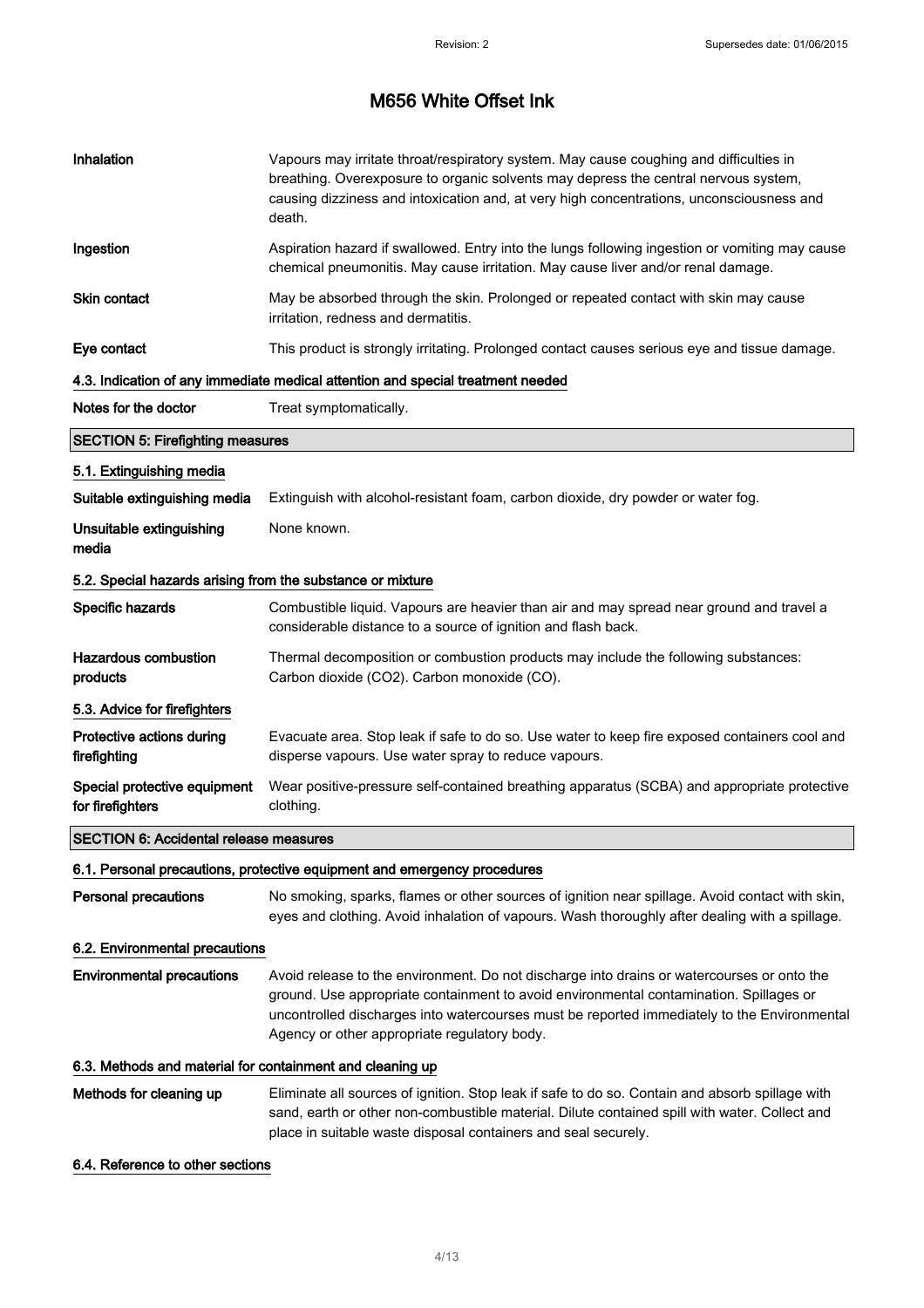| Reference to other sections                                       | For personal protection, see Section 8. See Section 11 for additional information on health<br>hazards. See Section 12 for additional information on ecological hazards. For waste disposal,<br>see Section 13.                                                 |  |
|-------------------------------------------------------------------|-----------------------------------------------------------------------------------------------------------------------------------------------------------------------------------------------------------------------------------------------------------------|--|
| <b>SECTION 7: Handling and storage</b>                            |                                                                                                                                                                                                                                                                 |  |
| 7.1. Precautions for safe handling                                |                                                                                                                                                                                                                                                                 |  |
| Usage precautions                                                 | Avoid contact with eyes and prolonged skin contact. Avoid breathing vapours. Keep away<br>from heat, hot surfaces, sparks, open flames and other ignition sources. No smoking. Wear<br>protective clothing as described in Section 8 of this safety data sheet. |  |
| Advice on general<br>occupational hygiene                         | Do not eat, drink or smoke when using this product. Provide eyewash station and safety<br>shower. Good personal hygiene procedures should be implemented. Wash skin thoroughly<br>after handling. Wash contaminated clothing before reuse.                      |  |
| 7.2. Conditions for safe storage, including any incompatibilities |                                                                                                                                                                                                                                                                 |  |
| Storage precautions                                               | Store in tightly-closed, original container in a dry, cool and well-ventilated place.                                                                                                                                                                           |  |
| Storage class                                                     | Flammable liquid storage.                                                                                                                                                                                                                                       |  |
| 7.3. Specific end use(s)                                          |                                                                                                                                                                                                                                                                 |  |
| Specific end use(s)                                               | The identified uses for this product are detailed in Section 1.2.                                                                                                                                                                                               |  |
| <b>SECTION 8: Exposure controls/Personal protection</b>           |                                                                                                                                                                                                                                                                 |  |

#### 8.1. Control parameters

#### Occupational exposure limits

#### **Cyclohexanone**

Long-term exposure limit (8-hour TWA): WEL 10 ppm 41 mg/m<sup>3</sup> Short-term exposure limit (15-minute): WEL 20 ppm 82 mg/m<sup>3</sup> Sk

#### Polyvinyl Resin

Long-term exposure limit (8-hour TWA): WEL 10 mg/m<sup>3</sup> inhalable dust Long-term exposure limit (8-hour TWA): WEL 4 mg/m<sup>3</sup> respirable dust

#### Organotin Heat Stabilizer

Long-term exposure limit (8-hour TWA): WEL 0.1 mg/m<sup>3</sup> vapour WEL = Workplace Exposure Limit Sk = Can be absorbed through the skin.

Ingredient comments Data based on literature. Product not tested.

#### 8.2. Exposure controls

Protective equipment



Appropriate engineering controls

As this product contains ingredients with exposure limits, process enclosures, local exhaust ventilation or other engineering controls should be used to keep worker exposure below any statutory or recommended limits, if use generates dust, fumes, gas, vapour or mist. Use explosion-proof ventilating equipment.

Eye/face protection Wear tight-fitting, chemical splash goggles or face shield.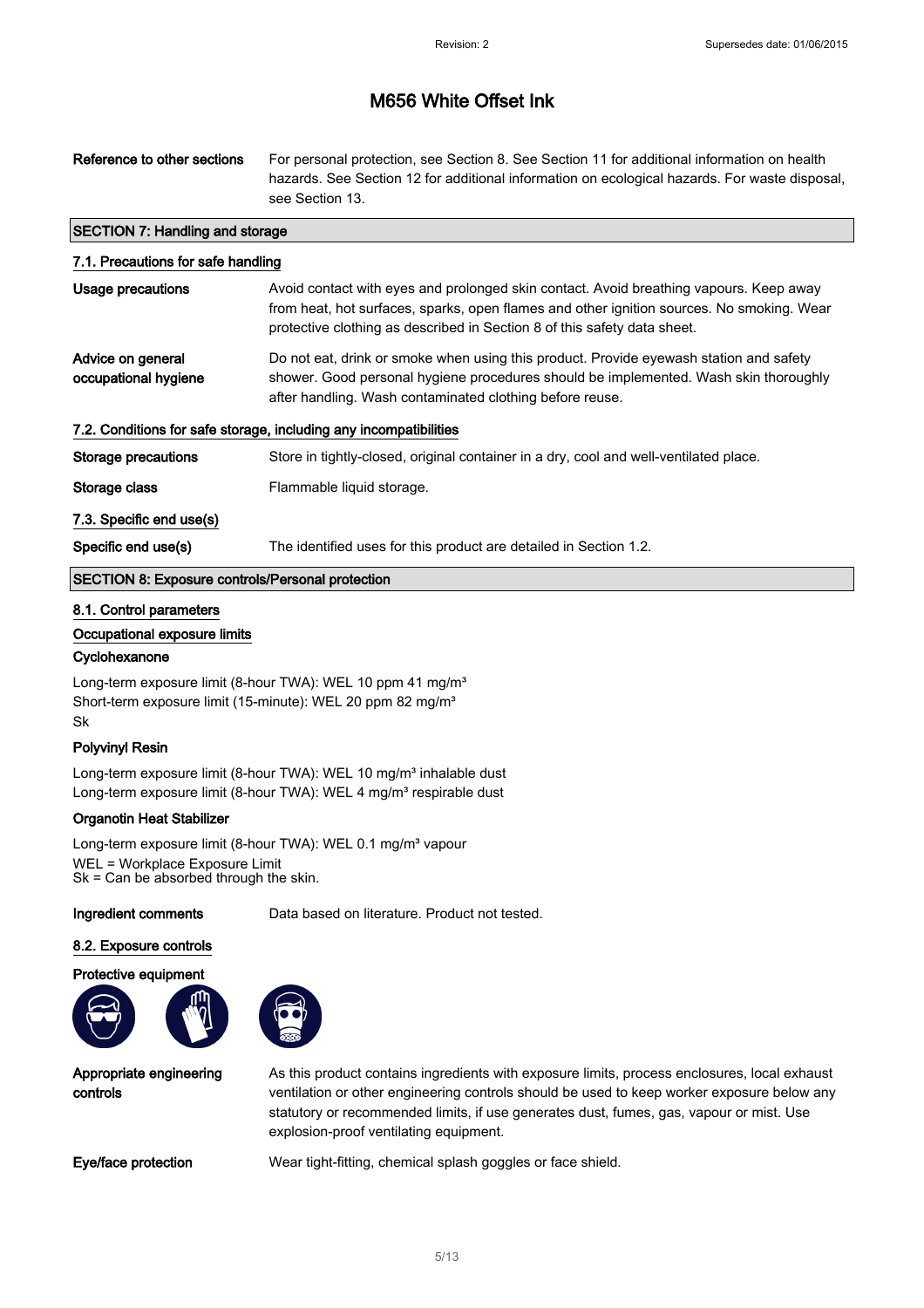| Hand protection                           | It is recommended that chemical-resistant, impervious gloves are worn. The most suitable<br>glove should be chosen in consultation with the glove supplier/manufacturer, who can provide<br>information about the breakthrough time of the glove material. It is recommended that gloves<br>are made of the following material: Butyl rubber. Nitrile rubber. Rubber (natural, latex).<br>Frequent changes are recommended.                                                                                                                        |
|-------------------------------------------|----------------------------------------------------------------------------------------------------------------------------------------------------------------------------------------------------------------------------------------------------------------------------------------------------------------------------------------------------------------------------------------------------------------------------------------------------------------------------------------------------------------------------------------------------|
| Other skin and body<br>protection         | Wear appropriate clothing to prevent any possibility of liquid contact and repeated or<br>prolonged vapour contact.                                                                                                                                                                                                                                                                                                                                                                                                                                |
| Hygiene measures                          | Wash contaminated skin thoroughly after handling. Provide eyewash station and safety<br>shower.                                                                                                                                                                                                                                                                                                                                                                                                                                                    |
| <b>Respiratory protection</b>             | If ventilation is inadequate, suitable respiratory protection must be worn. Respiratory<br>protection must be used if the airborne contamination exceeds the recommended<br>occupational exposure limit. Respirator selection must be based on exposure levels, the<br>hazards of the product and the safe working limits of the selected respirator. Organic vapour<br>filter. Gas and combination filter cartridges should comply with European Standard EN14387.<br>Check that the respirator fits tightly and the filter is changed regularly. |
| <b>Thermal hazards</b>                    | If there is a risk of contact with hot product, all protective equipment worn should be suitable<br>for use with high temperatures.                                                                                                                                                                                                                                                                                                                                                                                                                |
| <b>Environmental exposure</b><br>controls | Keep container tightly sealed when not in use.                                                                                                                                                                                                                                                                                                                                                                                                                                                                                                     |

### SECTION 9: Physical and chemical properties

#### 9.1. Information on basic physical and chemical properties

| Appearance                                      | Coloured liquid.                                                                      |
|-------------------------------------------------|---------------------------------------------------------------------------------------|
| Colour                                          | White.                                                                                |
| Odour                                           | Ketonic.                                                                              |
| <b>Melting point</b>                            | $-47^{\circ}$ C/-53 $^{\circ}$ F                                                      |
| Initial boiling point and range                 | 155°C/311°F @ 760 mm Hg                                                               |
| Flash point                                     | 44°C/111°F Closed cup.                                                                |
| <b>Evaporation rate</b>                         | $0.38$ (butyl acetate = 1)                                                            |
| Upper/lower flammability or<br>explosive limits | Upper flammable/explosive limit: 9.4 % vol Lower flammable/explosive limit: 1.1 % vol |
| Vapour pressure                                 | 3.4 mm Hg @ 20°C/68°F                                                                 |
| Vapour density                                  | 3.39                                                                                  |
| <b>Relative density</b>                         | 1.28752 g/cc 1287.52 g/l 10.73 lbs/gal                                                |
| Solubility(ies)                                 | Miscible with the following materials: Ketones. Slightly soluble in water.            |
| <b>Partition coefficient</b>                    | log Pow: 0.81                                                                         |
| Auto-ignition temperature                       | 420°C/788°F                                                                           |
| <b>Decomposition Temperature</b>                | Not applicable.                                                                       |
| <b>Explosive properties</b>                     | Not applicable.                                                                       |
| <b>Oxidising properties</b>                     | Not applicable.                                                                       |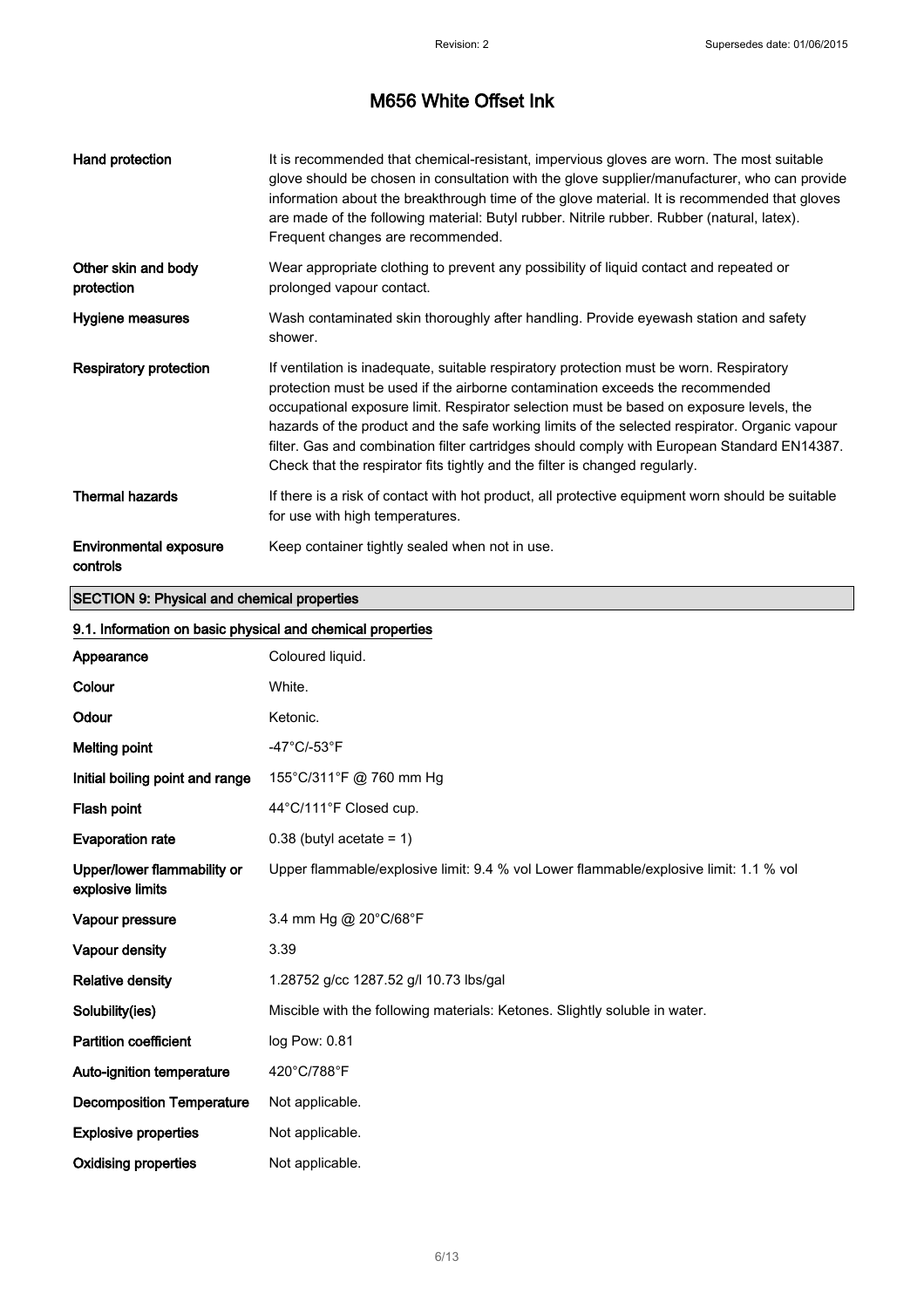| Comments                                           | Information given is applicable to the product as supplied. Information declared as "Not<br>available" or "Not applicable" is not considered to be relevant to the implementation of the<br>proper control measures. |
|----------------------------------------------------|----------------------------------------------------------------------------------------------------------------------------------------------------------------------------------------------------------------------|
| 9.2. Other information                             |                                                                                                                                                                                                                      |
| Volatile organic compound                          | This product contains a maximum VOC content of 761 g/l. This product contains a maximum<br>VOC content of 6.34 lbs/gal.                                                                                              |
| <b>SECTION 10: Stability and reactivity</b>        |                                                                                                                                                                                                                      |
| 10.1. Reactivity                                   |                                                                                                                                                                                                                      |
| Reactivity                                         | There are no known reactivity hazards associated with this product.                                                                                                                                                  |
| 10.2. Chemical stability                           |                                                                                                                                                                                                                      |
| <b>Stability</b>                                   | Stable at normal ambient temperatures and when used as recommended.                                                                                                                                                  |
| 10.3. Possibility of hazardous reactions           |                                                                                                                                                                                                                      |
| Possibility of hazardous<br>reactions              | The following materials may react with the product: Strong alkalis.                                                                                                                                                  |
| 10.4. Conditions to avoid                          |                                                                                                                                                                                                                      |
| <b>Conditions to avoid</b>                         | Avoid the following conditions: Heat, sparks, flames.                                                                                                                                                                |
| 10.5. Incompatible materials                       |                                                                                                                                                                                                                      |
| Materials to avoid                                 | Avoid contact with the following materials: Strong alkalis. Strong oxidising agents.                                                                                                                                 |
| 10.6. Hazardous decomposition products             |                                                                                                                                                                                                                      |
| Hazardous decomposition<br>products                | Heating may generate the following products: Carbon dioxide (CO2). Carbon monoxide (CO).                                                                                                                             |
| <b>SECTION 11: Toxicological information</b>       |                                                                                                                                                                                                                      |
| 11.1. Information on toxicological effects         |                                                                                                                                                                                                                      |
| <b>Toxicological effects</b>                       | Information given is based on data of the components and of similar products.                                                                                                                                        |
| Acute toxicity - inhalation                        |                                                                                                                                                                                                                      |
| ATE inhalation (vapours mg/l)                      | 18.6                                                                                                                                                                                                                 |
| <b>ATE inhalation (dusts/mists)</b><br>mg/l)       | 103.51                                                                                                                                                                                                               |
| Specific target organ toxicity - single exposure   |                                                                                                                                                                                                                      |
| <b>Target organs</b>                               | Eyes Gastro-intestinal tract Respiratory system, lungs Skin                                                                                                                                                          |
| Specific target organ toxicity - repeated exposure |                                                                                                                                                                                                                      |
| <b>Target organs</b>                               | Gastro-intestinal tract Reproductive organs                                                                                                                                                                          |
| Aspiration hazard<br>Aspiration hazard             | Aspiration hazard if swallowed. Entry into the lungs following ingestion or vomiting may cause<br>chemical pneumonitis.                                                                                              |
| Toxicological information on ingredients.          |                                                                                                                                                                                                                      |

### Cyclohexanone

Acute toxicity - inhalation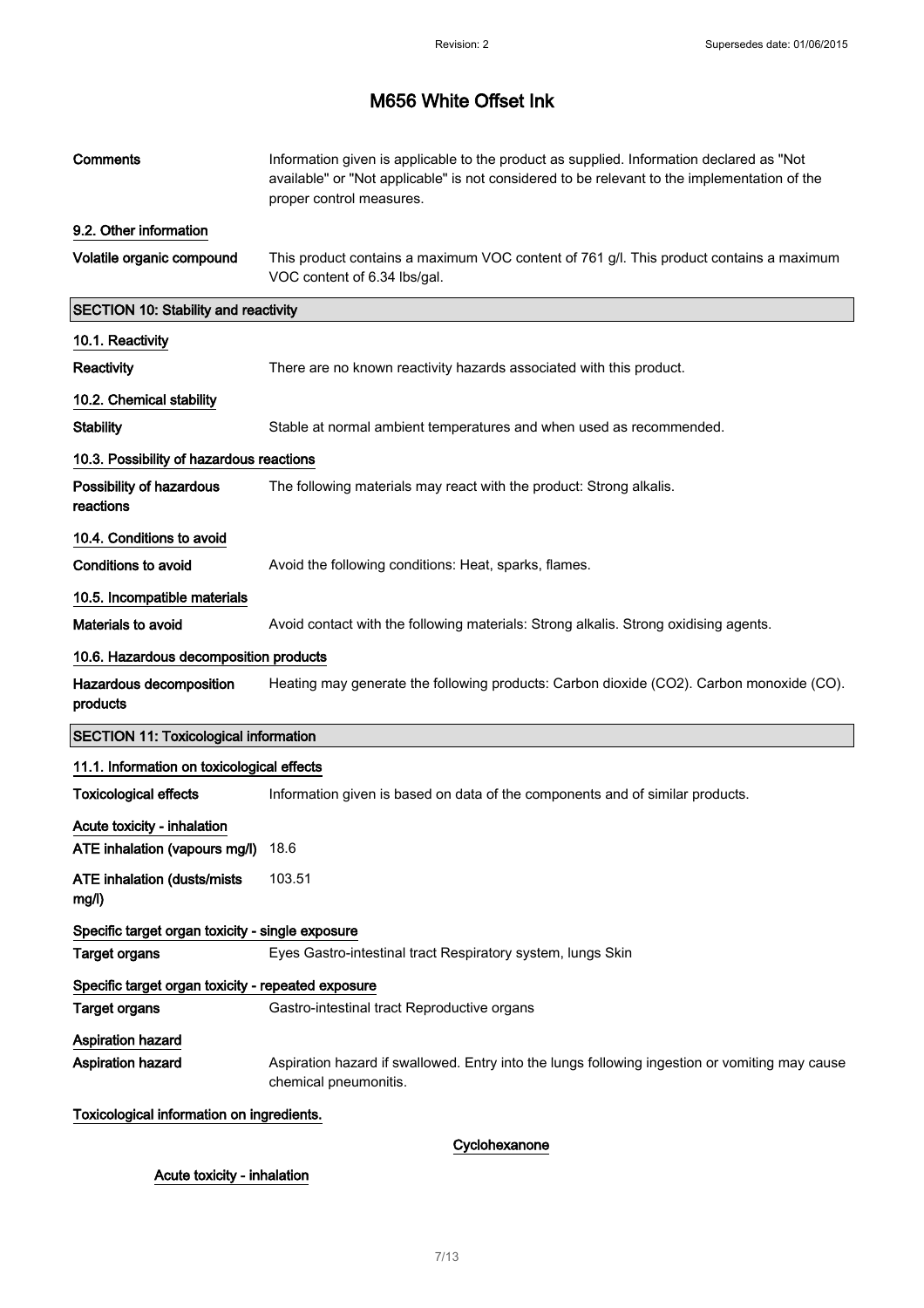| Acute toxicity inhalation<br>(LC <sub>50</sub> vapours mg/l)   | 15.0                                                                                                                                                          |  |
|----------------------------------------------------------------|---------------------------------------------------------------------------------------------------------------------------------------------------------------|--|
| <b>ATE inhalation (vapours</b><br>mg/l)                        | 15.0                                                                                                                                                          |  |
| Skin corrosion/irritation                                      |                                                                                                                                                               |  |
| Skin corrosion/irritation                                      | Irritating to skin.                                                                                                                                           |  |
| Serious eye damage/irritation                                  |                                                                                                                                                               |  |
| Serious eye<br>damage/irritation                               | Causes serious eye damage.                                                                                                                                    |  |
| Carcinogenicity                                                |                                                                                                                                                               |  |
| <b>IARC</b> carcinogenicity                                    | IARC Group 3 Not classifiable as to its carcinogenicity to humans.                                                                                            |  |
|                                                                | <b>Polyvinyl Resin</b>                                                                                                                                        |  |
| Carcinogenicity                                                |                                                                                                                                                               |  |
| <b>IARC</b> carcinogenicity                                    | IARC Group 3 Not classifiable as to its carcinogenicity to humans.                                                                                            |  |
| Specific target organ toxicity - repeated exposure             |                                                                                                                                                               |  |
|                                                                | STOT - repeated exposure Prolonged or repeated exposure may cause the following adverse effects: Chronic<br>inflammation of nose, throat and bronchial tubes. |  |
|                                                                | Hydroxyphenyl Light Stabilizer                                                                                                                                |  |
| Acute toxicity - oral                                          |                                                                                                                                                               |  |
| Acute toxicity oral (LD <sub>50</sub><br>mg/kg)                | 10,000.0                                                                                                                                                      |  |
| <b>Species</b>                                                 | Rat                                                                                                                                                           |  |
| ATE oral (mg/kg)                                               | 10,000.0                                                                                                                                                      |  |
| Acute toxicity - dermal                                        |                                                                                                                                                               |  |
| Acute toxicity dermal (LD <sub>50</sub> 2,000.1<br>mg/kg)      |                                                                                                                                                               |  |
| <b>Species</b>                                                 | Rat                                                                                                                                                           |  |
| ATE dermal (mg/kg)                                             | 2,000.1                                                                                                                                                       |  |
| Acute toxicity - inhalation                                    |                                                                                                                                                               |  |
| Acute toxicity inhalation<br>(LC <sub>50</sub> dust/mist mg/l) | 7.59                                                                                                                                                          |  |
| <b>Species</b>                                                 | Rat                                                                                                                                                           |  |
| <b>ATE</b> inhalation<br>(dusts/mists mg/l)                    | 7.59                                                                                                                                                          |  |
| Skin sensitisation                                             |                                                                                                                                                               |  |
| Skin sensitisation                                             | Guinea pig maximization test (GPMT) - Guinea pig: Sensitising.                                                                                                |  |
| <b>Organotin Heat Stabilizer</b>                               |                                                                                                                                                               |  |

Acute toxicity - oral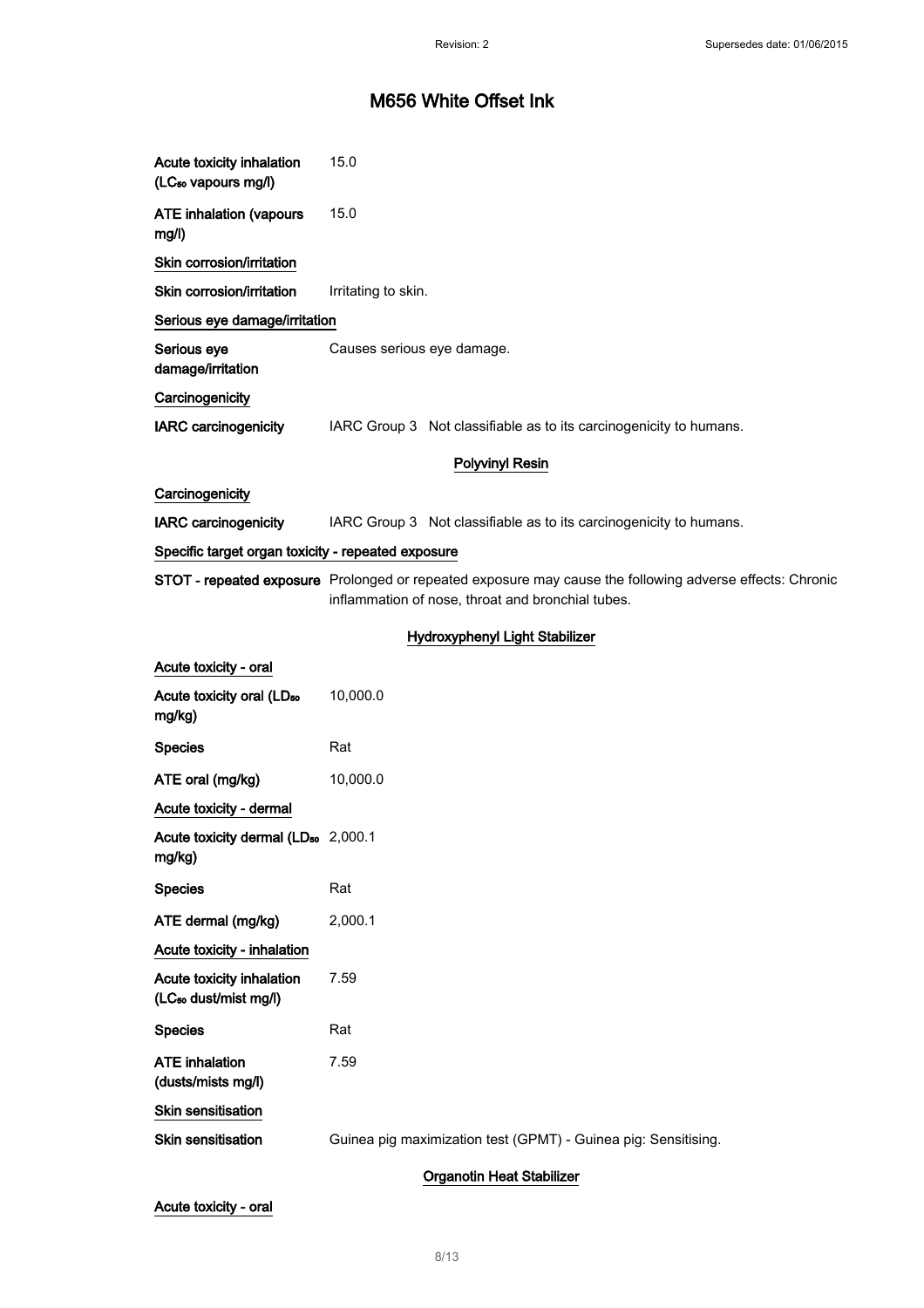| Acute toxicity oral (LD <sub>50</sub><br>mg/kg)           | 510.0                                                                   |  |
|-----------------------------------------------------------|-------------------------------------------------------------------------|--|
| <b>Species</b>                                            | Rat                                                                     |  |
| ATE oral (mg/kg)                                          | 510.0                                                                   |  |
| Acute toxicity - dermal                                   |                                                                         |  |
| Acute toxicity dermal (LD <sub>50</sub> 1,516.0<br>mg/kg) |                                                                         |  |
| <b>Species</b>                                            | Rat                                                                     |  |
| ATE dermal (mg/kg)                                        | 1,516.0                                                                 |  |
| Skin corrosion/irritation                                 |                                                                         |  |
| Skin corrosion/irritation                                 | Severe skin irritation.                                                 |  |
|                                                           | Serious eye damage/irritation                                           |  |
| Serious eye<br>damage/irritation                          | Causes serious eye irritation.                                          |  |
| Skin sensitisation                                        |                                                                         |  |
| <b>Skin sensitisation</b>                                 | May cause sensitisation or allergic reactions in sensitive individuals. |  |
| Germ cell mutagenicity                                    |                                                                         |  |
| Genotoxicity - in vitro                                   | May induce heritable mutations in the germ cells of humans.             |  |
| Reproductive toxicity                                     |                                                                         |  |
| Reproductive toxicity -<br>fertility                      | Suspected of damaging fertility.                                        |  |
|                                                           | Specific target organ toxicity - single exposure                        |  |
| <b>Target organs</b>                                      | Thymus                                                                  |  |
|                                                           | Specific target organ toxicity - repeated exposure                      |  |
| <b>Target organs</b>                                      | Blood, thymus                                                           |  |
| <b>SECTION 12: Ecological information</b>                 |                                                                         |  |

### 12.1. Toxicity

Ecological information on ingredients.

#### Cyclohexanone

| Acute aguatic toxicity                    |                                                                               |
|-------------------------------------------|-------------------------------------------------------------------------------|
| Acute toxicity - fish                     | LC <sub>50</sub> , 96 hours: >100 mg/l, Pimephales promelas (Fat-head Minnow) |
| Acute toxicity - aquatic<br>invertebrates | EC <sub>50</sub> , 48 hours: >100 mg/l, Daphnia magna                         |
| Acute toxicity - aquatic<br>plants        | EC <sub>50</sub> , 72 hours: >100 mg/l, Desmodesmus subspicatus               |
| <b>Acute toxicity -</b><br>microorganisms | $EC_{50}$ , 30 minutes: >1000 mg/l, Activated sludge                          |

### Hydroxyphenyl Light Stabilizer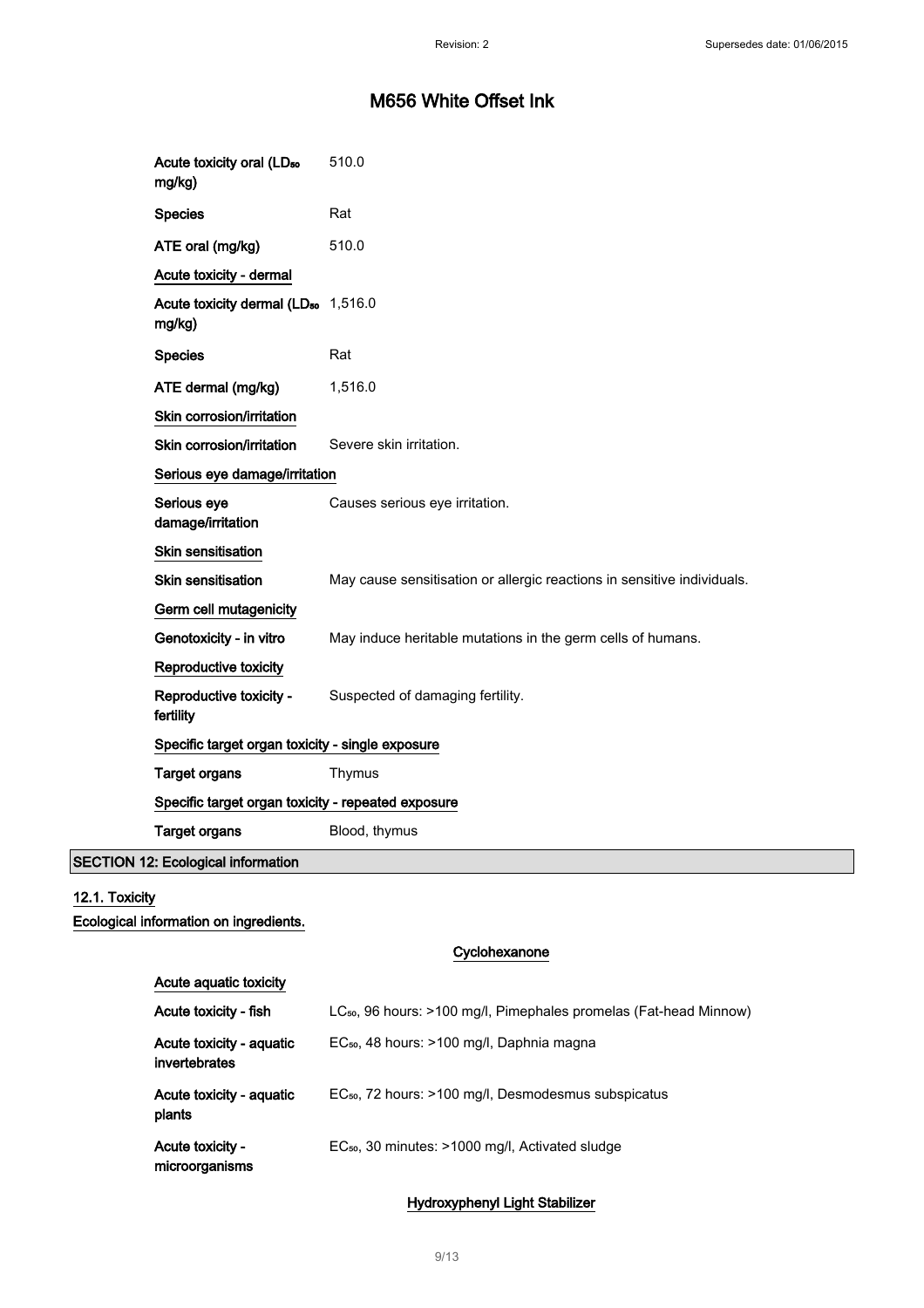| Acute aquatic toxicity                        |                                                                              |
|-----------------------------------------------|------------------------------------------------------------------------------|
| Acute toxicity - fish                         | LC <sub>50</sub> , 96 hours: >0.17 mg/l, Oncorhynchus mykiss (Rainbow trout) |
| Acute toxicity - aquatic<br>invertebrates     | EC <sub>50</sub> , 24 hours: > 1000 mg/l, Daphnia magna                      |
| Chronic aquatic toxicity                      |                                                                              |
| M factor (Chronic)                            | 1                                                                            |
| Chronic toxicity - aquatic<br>invertebrates   | NOEC, 21 days: 0.013 mg/l, Daphnia magna                                     |
|                                               | <b>Organotin Heat Stabilizer</b>                                             |
| Acute aquatic toxicity                        |                                                                              |
| Acute toxicity - fish                         | LC <sub>50</sub> , 96 hours: 11.7 mg/l, Brachydanio rerio (Zebra Fish)       |
| Acute toxicity - aquatic<br>invertebrates     | EC <sub>50</sub> , 48 hours: 0.035 mg/l, Daphnia magna                       |
| Acute toxicity - aquatic<br>plants            | EC <sub>50</sub> , 72 hours: 0.56 mg/l, Scenedesmus subspicatus              |
| Chronic aquatic toxicity                      |                                                                              |
| Chronic toxicity - aquatic<br>invertebrates   | EC <sub>50</sub> , 21 days: 0.640 mg/l, Daphnia magna                        |
| 12.2. Persistence and degradability           |                                                                              |
| Ecological information on ingredients.        |                                                                              |
|                                               | Cyclohexanone                                                                |
| Biodegradation                                | Soil - Degradation 90 - 100: 28 days                                         |
| 12.3. Bioaccumulative potential               |                                                                              |
| <b>Partition coefficient</b><br>log Pow: 0.81 |                                                                              |
| Ecological information on ingredients.        |                                                                              |
|                                               | Cyclohexanone                                                                |
| <b>Partition coefficient</b>                  | log Pow: 0.81                                                                |
|                                               | Hydroxyphenyl Light Stabilizer                                               |
|                                               | Bioaccumulative potential BCF: 44-220, Cyprinus carpio (Common carp)         |
| 12.4. Mobility in soil                        |                                                                              |
| 12.5. Results of PBT and vPvB assessment      |                                                                              |
| 12.6. Other adverse effects                   |                                                                              |
| <b>SECTION 13: Disposal considerations</b>    |                                                                              |
| 13.1. Waste treatment methods                 |                                                                              |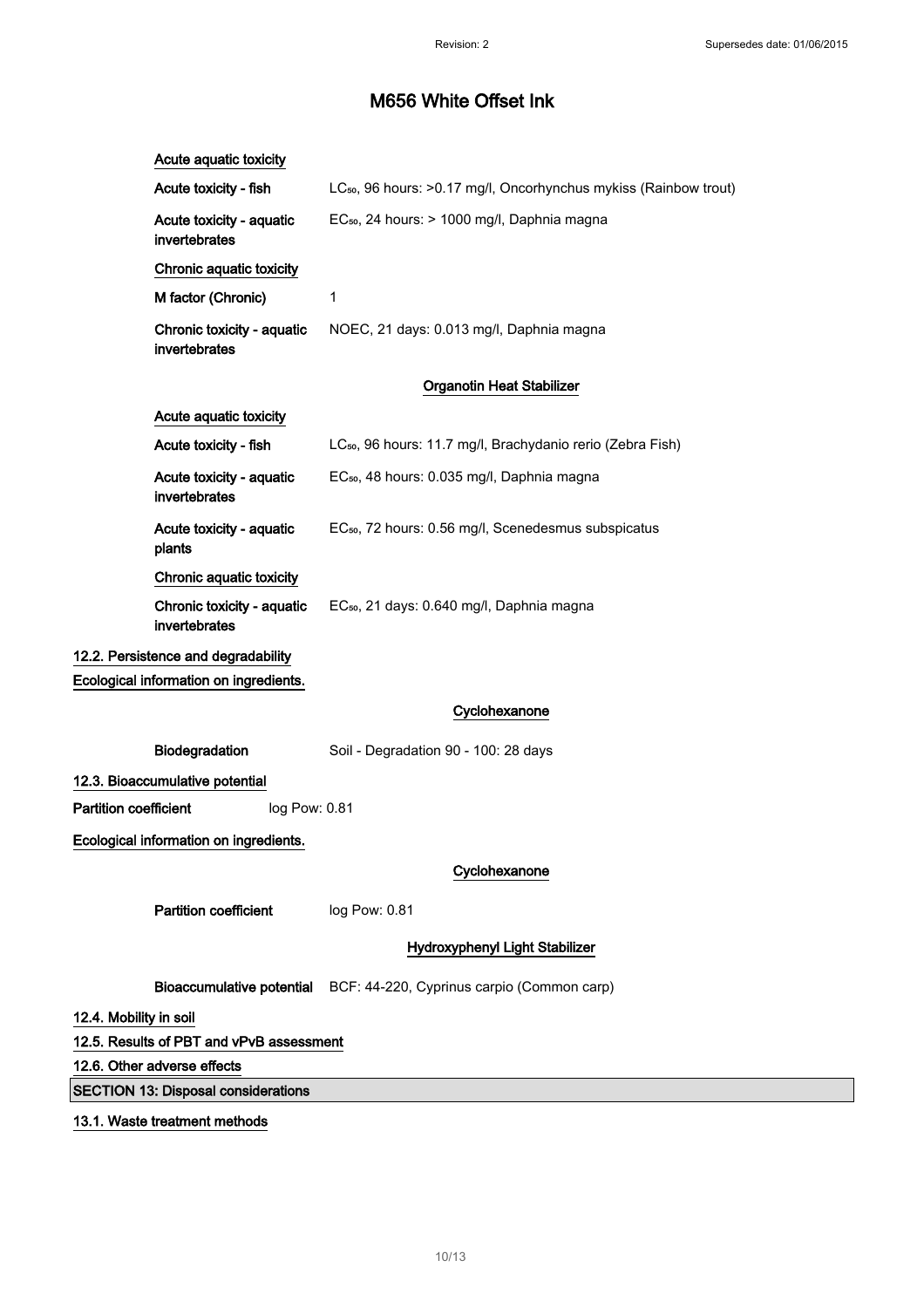| General information | The generation of waste should be minimised or avoided wherever possible. When handling<br>waste, the safety precautions applying to handling of the product should be considered.<br>Dispose of waste to licensed waste disposal site in accordance with the requirements of the<br>local Waste Disposal Authority. Dispose of waste product or used containers in accordance<br>with local regulations Disposal of this product, process solutions, residues and by-products<br>should at all times comply with the requirements of environmental protection and waste<br>disposal legislation and any local authority requirements. |
|---------------------|----------------------------------------------------------------------------------------------------------------------------------------------------------------------------------------------------------------------------------------------------------------------------------------------------------------------------------------------------------------------------------------------------------------------------------------------------------------------------------------------------------------------------------------------------------------------------------------------------------------------------------------|
| Disposal methods    | Dispose of contents/container in accordance with national regulations. Dispose of waste to<br>licensed waste disposal site in accordance with the requirements of the local Waste Disposal<br>Authority. When handling waste, the safety precautions applying to handling of the product<br>should be considered.                                                                                                                                                                                                                                                                                                                      |

### SECTION 14: Transport information

| 14.1. UN number                                 |                |  |
|-------------------------------------------------|----------------|--|
| UN No. (ADR/RID)                                | 1210           |  |
| UN No. (IMDG)                                   | 1210           |  |
| UN No. (ICAO)                                   | 1210           |  |
| UN No. (ADN)                                    | 1210           |  |
| 14.2. UN proper shipping name                   |                |  |
| Proper shipping name<br>(ADR/RID)               | PRINTING INK   |  |
| <b>Proper shipping name (IMDG)</b> PRINTING INK |                |  |
| Proper shipping name (ICAO) PRINTING INK        |                |  |
| Proper shipping name (ADN) PRINTING INK         |                |  |
| 14.3. Transport hazard class(es)                |                |  |
| <b>ADR/RID class</b>                            | 3              |  |
| <b>ADR/RID classification code</b>              | F <sub>1</sub> |  |
| <b>ADR/RID label</b>                            | 3              |  |
| <b>IMDG class</b>                               | 3              |  |
| ICAO class/division                             | 3              |  |
| <b>ADN</b> class                                | 3              |  |
| <b>Transport labels</b>                         |                |  |



| 14.4. Packing group         |   |
|-----------------------------|---|
| ADR/RID packing group       | Ш |
| <b>IMDG packing group</b>   | Ш |
| ICAO packing group          | Ш |
| ADN packing group           | Ш |
| 14.5. Environmental hazards |   |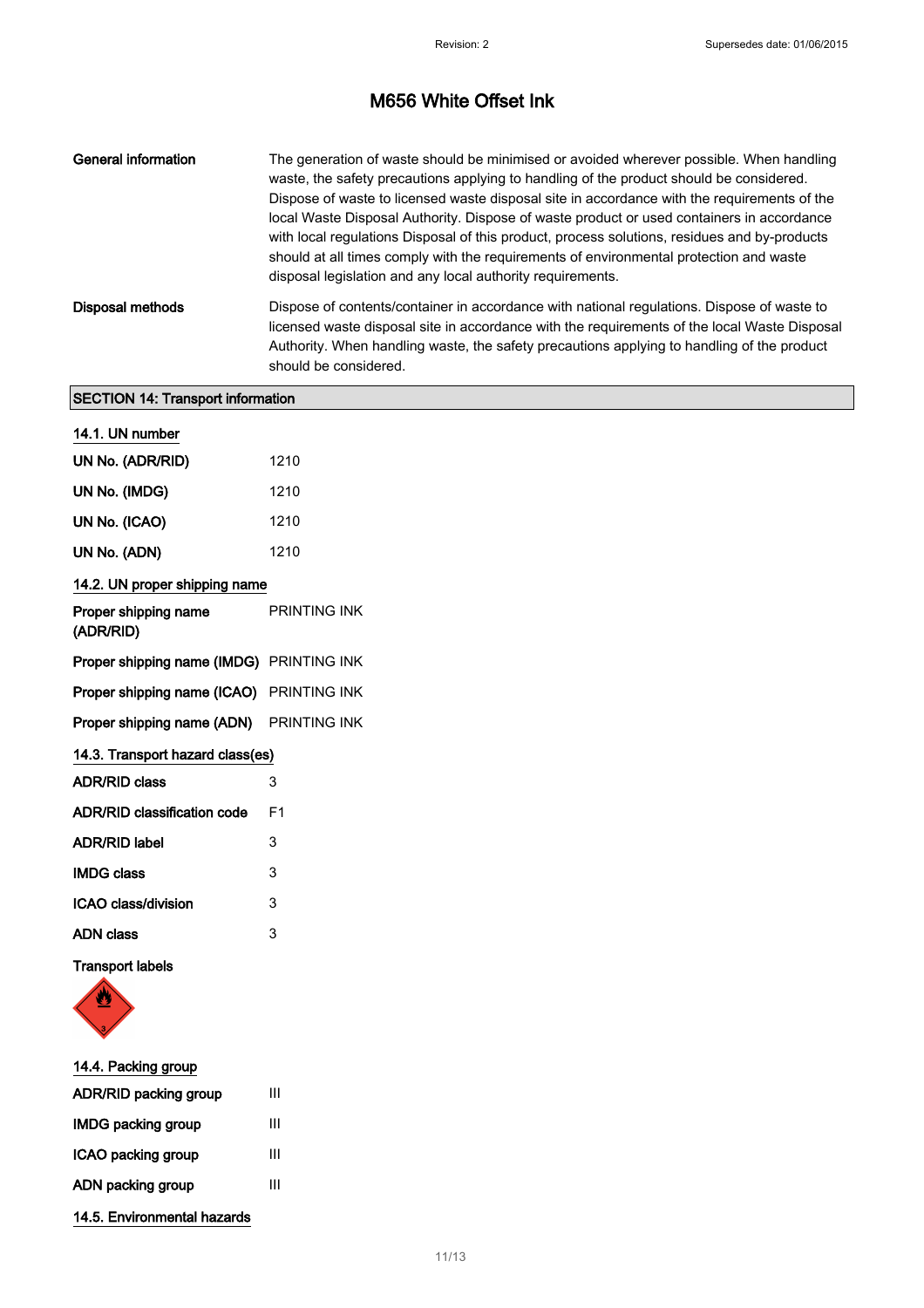Environmentally hazardous substance/marine pollutant No.

| 14.6. Special precautions for user               |             |
|--------------------------------------------------|-------------|
| EmS                                              | $F-E$ , S-D |
| ADR transport category                           | 3           |
| <b>Emergency Action Code</b>                     | $\cdot$ 3Y  |
| <b>Hazard Identification Number</b><br>(ADR/RID) | 30          |
| Tunnel restriction code                          | (D/E)       |

#### 14.7. Transport in bulk according to Annex II of MARPOL and the IBC Code

#### 15.1. Safety, health and environmental regulations/legislation specific for the substance or mixture

EU legislation Regulation (EC) No 1907/2006 of the European Parliament and of the Council of 18 December 2006 concerning the Registration, Evaluation, Authorisation and Restriction of Chemicals (REACH) (as amended). Regulation (EC) No 1272/2008 of the European Parliament and of the Council of 16 December 2008 on classification, labelling and packaging of substances and mixtures (as amended).

#### 15.2. Chemical safety assessment

#### Inventories

EU - EINECS/ELINCS

All the ingredients are listed or exempt.

#### Canada - DSL/NDSL

All the ingredients are listed or exempt.

#### US - TSCA

All the ingredients are listed or exempt.

#### Australia - AICS

**Cyclohexanone** Organotin Heat Stabilizer

#### Japan - ENCS

**Cyclohexanone** Organotin Heat Stabilizer

#### Korea - KECI

**Cyclohexanone** Organotin Heat Stabilizer

#### China - IECSC

Cyclohexanone Organotin Heat Stabilizer